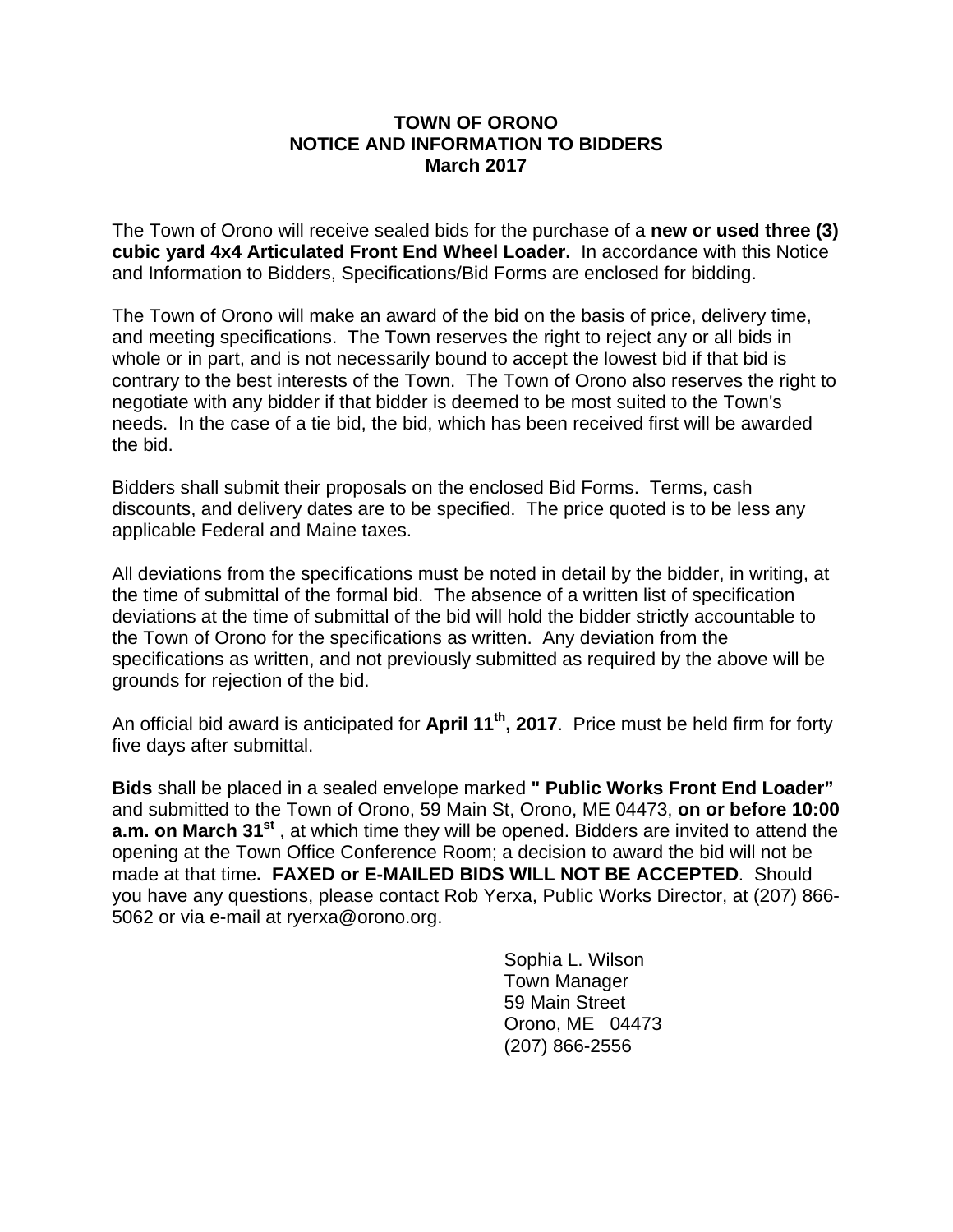# **TOWN OF ORONO BID FORM: 3 CUBIC YARD 4X4 FRONT END LOADER**

**Please Note:** The Town of Orono has a 1999 CAT 928G 4x4 front end wheel loader with approximately 16,200 engine hours for a trade in. Inspections of the unit can be made at the Orono Public Works Department, 135 Kelley Road.

|                                                                                                                                                                                            | <b>Bid Price</b><br>without Trade In | <b>Bid Price</b><br>with Trade In |
|--------------------------------------------------------------------------------------------------------------------------------------------------------------------------------------------|--------------------------------------|-----------------------------------|
| <b>New 3 Cubic Yard 4x4 Front End Loader</b>                                                                                                                                               | $\frac{1}{2}$                        | $\frac{1}{2}$                     |
| Specify Make and Model of Loader                                                                                                                                                           |                                      |                                   |
| <b>Used 3 Cubic Yard 4x4 Front End Loader</b>                                                                                                                                              | $\sim$                               | $\sim$                            |
| Specify Make and Model of Loader                                                                                                                                                           |                                      |                                   |
| Delivery date for Front End Loader ___________________ weeks.                                                                                                                              |                                      |                                   |
| We are aware that the bid will not be awarded until April 11, 2017. Upon award, we will<br>deliver the equipment on the delivery schedule noted above following notification of the award. |                                      |                                   |
| Signature                                                                                                                                                                                  | Date                                 |                                   |
| Printed name and title                                                                                                                                                                     |                                      |                                   |
| the control of the control of the control of the control of the control of the control of<br>Company name                                                                                  |                                      |                                   |
| <b>Address</b>                                                                                                                                                                             |                                      |                                   |

Telephone: voice and fax

\_\_\_\_\_\_\_\_\_\_\_\_\_\_\_\_\_\_\_\_\_\_\_\_\_\_\_\_\_\_\_\_\_\_\_\_\_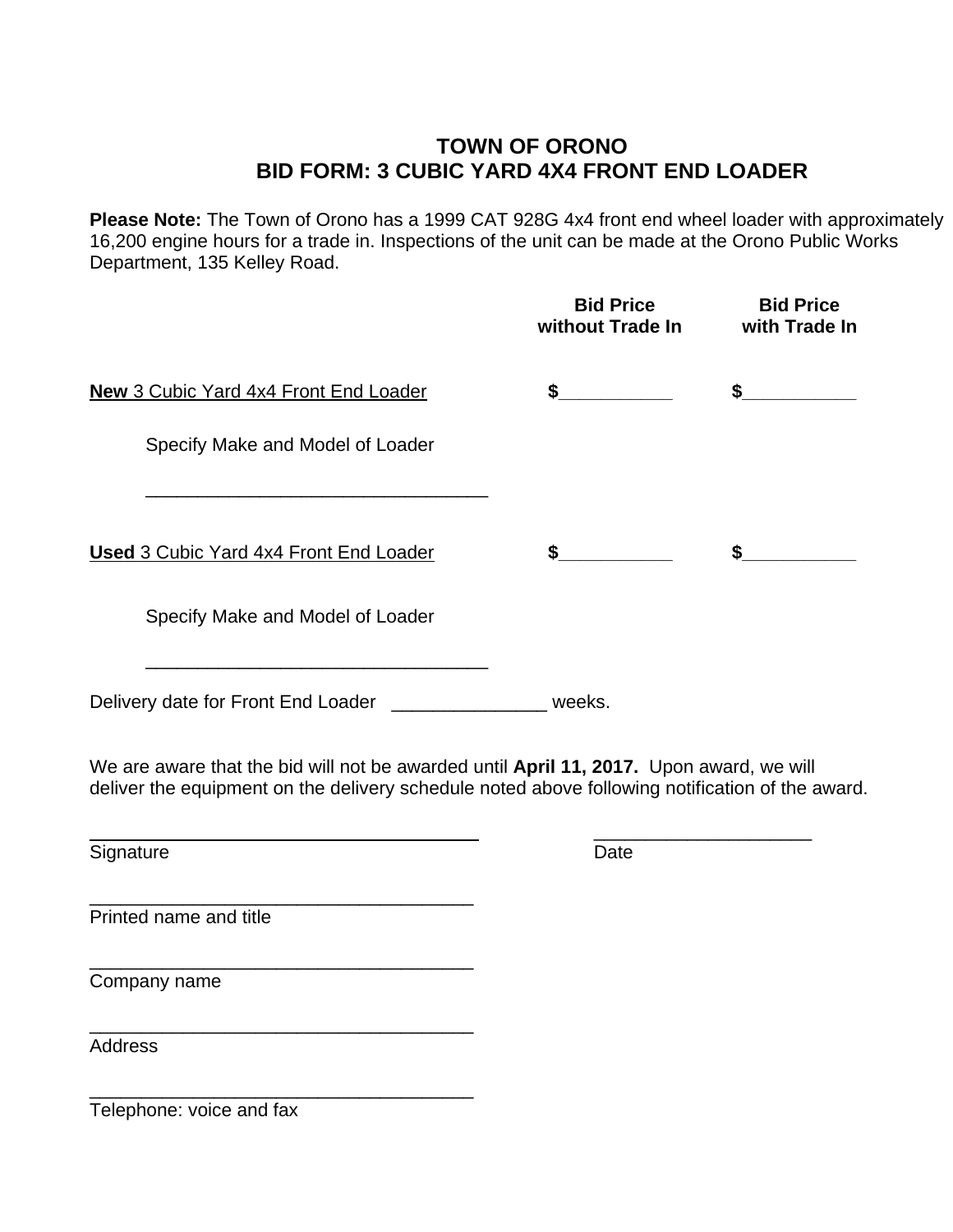### **Loader Specifications**

- ‐ Unit shall have a minimum SAE operating weight of 30,000 lbs.
- ‐ Tip load full turn at 23,000 lbs minimum.
- ‐ Z‐bar linkage system with "bucket float" and "auto return to dig" modes.
- ‐ Auxiliary hydraulic lines to be plumbed to the boom cross tube.
- ‐ Hydraulic tank sight gage.
- Unit shall be supplied with counterweights and center rear pin connector for towing.
- Engine to be a 6 cylinder diesel with turbocharger.
	- o The unit shall have a minimum horsepower of 175 HP.
	- o Most up‐to‐date emissions system to meet State and Federal requirements i.e. Tier IV final.
	- o Direct injection.
	- o 110V Engine block heater.
	- o Cold start aid.
	- o Diesel liquid exhaust system.
- ‐ Minimum 65 gallon fuel tank
- ‐ 4‐wheel drive
- ‐ Differential lock/limited slip on front and conventional rear.
- Single petal foot throttle
- ‐ Heavy duty inboard or outboard planetary gear system on front and rear axles
- The unit shall have 20.5 x 25 radial mud and snow rated tires
- ‐ Unit must have factory assembled rims and tires, not aftermarket
- 12 / 24 volt electrical system with minimum 2 each heavy duty maintenance free batteries.
- Master electric disconnect switch at batteries.
- ‐ Minimum 65 amp alternator
- The unit shall have both front and rear full coverage wheel fenders that do not impede access to the engine compartment
- ‐ The unit shall have ride control function
- ‐ Brakes shall be wet disc type for all four wheels
- ‐ All exposed brake lines shall be stainless steel or other rust proof or rust proof coated material

### Cooling System

- ‐ Heavy duty design and construction with ample capacity for continuous high engine output under extreme temperatures and/or operating conditions
- ‐ Heavy duty metallic radiator guard
- ‐ All bolted metal construction
- ‐ Swing out radiator system for easy cleaning preferred

### Cab Specs

- ‐ Cab shall be a sound suppressed R.O.P.S. cab that meets all applicable Federal, State and OSHA regulatory requirements.
- ‐ Dash instruments shall include:
	- o Tachometer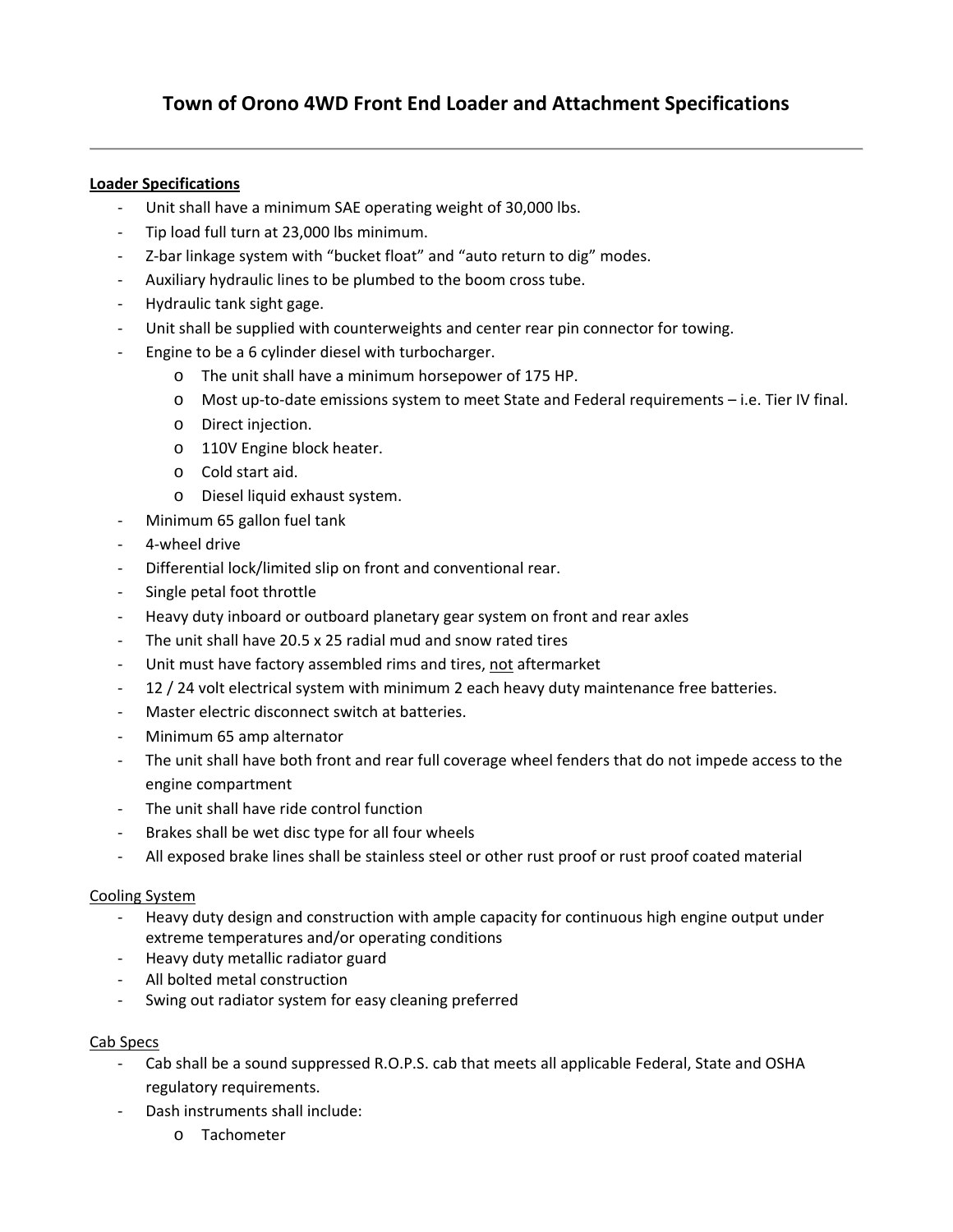- o Speedometer
- o Oil Temperature
- o Oil Pressure
- o Water Temperature
- o Volt Meter
- o Amp Meter
- o Fuel Gage
- o DEF level indicator
- ‐ 12 volt in‐cab plug in adaptor auxiliary power outlet
- ‐ 24 to 12 volt (20 amp minimum) converter for 2‐way radio attachment.
- ‐ Engine hour meter
- ‐ Backup alarm
- ‐ Color backup camera system with minimum 4" viewing screen
- ‐ Factory installed AM/FM Radio with auxiliary plug‐in with factory installed speaker
- ‐ Electric horn
- ‐ Rubber floor mat.
- ‐ Sun visor
- ‐ Interior mirror
- ‐ Tilt steering wheel
- ‐ Exterior heated mirrors
- ‐ Cab fan
- ‐ Defroster / heater / air conditioner system with cab air filtration
- ‐ Heavy duty 2‐speed front and rear window wipers with variable time delay
- ‐ Front and rear window washer systems.
- The air ride seat shall be adjustable with cloth material
- ‐ Dome light.
- ‐ The cab shall have at least four front and four rear high intensity working LED lights
- ‐ The unit must be equipped with headlights, brake lights, and directional signals as required for highway use
- ‐ The unit shall have two front and two rear LED strobe lights mounted in the light pockets.
- ‐ Fluid film rustproofing on the underside of the unit
- ‐ 5 pound ABC fire extinguisher mounted in the cab or other easily accessible location as approved by Public Works

#### Miscellaneous

- ‐ Any computer controlled function must have the ability to be bypassed in order to obtain a "Limp Home" mode of travel.
- ‐ Auto engaging parking break when unit is shut down with key.
- Factory safety locks for articulating and boom joints to be included.
- ‐ Hydraulic system shall have a 4‐function valve with push button controls to run the following attachments:
	- o Bucket
	- o V‐plow (4‐function scoop, V, left angle, right angle)
	- o Box Plow (2‐function ‐ left and right angle)